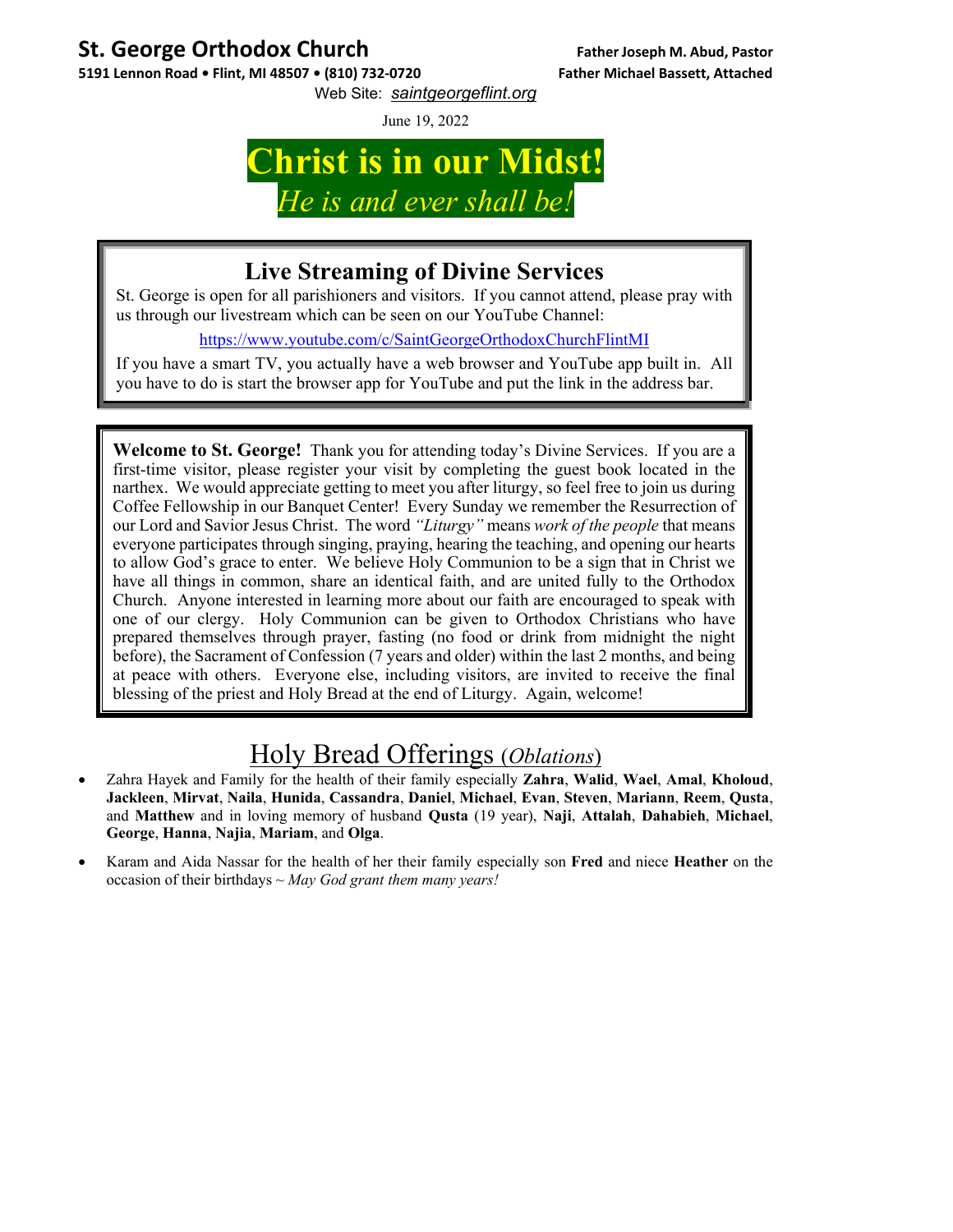#### Baptism/Chrismation Days

The Church School offers the Holy Bread for their teachers and/or students who are celebrating the day of their *New Birth* {Baptism and/or Chrismation} into the Church:

**Isabella** Ibrahim and **Christina** Rishmawi ~ June 20th

*May they be children of the Light and heirs of eternal good things.* **{Baptismal Service}** 

- We pray for the servants of God who have fallen asleep in the Lord: Larry Sisk (+May 14<sup>th</sup>, brother of Carol Haddad), **Jill** Price (+May 14th, friend of Rose Ayoub), **Louise** Shaheen (+May 15th, cousin of Elaine Shaheen), **Nasri** Haddad (+May 23rd), **Sahar** Abu Aita (+May 29th, son of Tawfiq), and **Georgette** Yusuf  $(+$ June  $4<sup>th</sup>)$ .
- Prayers are offered for our parishioners who are ill, recovering, or in need, especially His servants: **Metropolitan Paul** and **Archbishop John** who are in captivity, **Sahar** Abdallah, **Sally** Abuaita, **Suheil** and **Abeer** Abuaita, **Khader** AbuAita, **Shafiqa** Abuaitah, **Laila** Abud, **Anwar** Abueita, **Jane** Abueita, **Chelsy** Abufarha, **Daniel** Alghanim (father of Dania Hanna), **William** Alsahouri, **Sharon** Ballreich (sister of Nancy Silpoch and Deborah Salim), **Emil** Bathish, **Douglas** Coone, **Levi** Cooper, **Vera** Daoud, **Jimmy** David, **Victor** David, **Kelly** Dotson, **Elias** Gantos, **Christopher** George, **Mariam** Ghanim (mother of Manal Abuaita), **Jamil** Ghantous, **Denise** Ghattas, **Phyllis** Good, **Nadia** Ibrahim (mother of Ziyad), **Daisy** Isaac, **Dannie** Jones, **Loretta** Karpelenia (mother of Denise Ghattas), **Judy** Mikhail, **Laura** Nassar, **Aida** Raffoul, **Jose** Ramirez (known to Reem Bathish), **Deborah** Salim, **Elaine** Shaheen, **Michael** Silpoch, **Vicki** Toma (sister of Fr. Joe), and **Michael** Zerka (uncle of Lauren Zerka); **Daniel**, **Staci**, and newborn **Phoebe Caroline**  Bator (May  $18<sup>th</sup>$ ).
- We also pray for our expectant parents: **Casandra** and **Daniel** Burbar, **Joselien** (daughter of Issa and Esperanza) and **David** Khoury, **Sandy** (daughter of Issa and Esperanza) and **Raad** Qumsieh, and **Jacqueline** (daughter of Anwar and Janet) and **John** Timm.

# **ANNOUNCEMENTS**

**COFFEE FELLOWSHIP** is in our Lounge and is hosted by *Zahra Hayek*.

**COFFEE FELLOWSHIP HOSTS** Available dates: June 26<sup>th</sup>, July 3<sup>rd</sup>, 10<sup>th</sup>, 17<sup>th</sup>, 24<sup>th</sup>, and 31<sup>st</sup> ~ sign-up poster and hosting information is in the Lounge and includes bringing whatever you wish to serve and cleaning up afterwards. St. George provides coffee, cups, cream, and sugar at a charge to the host of \$25. **For more information, contact Manal Abuaita** (810-577-0028).

**BIKE NEEDED** A parishioner is in need of a bicycle for local transportation. If you have one you would like to donate or would like to donate monies toward its purchase, please see Father Michael  $\sim$  as always, thank you for your generosity!

### **OUR ANNUAL PAN‐ORTHODOX PICNIC AND SOFTBALL GAME,JULY 10TH!**

(flier in the Lounge) Please contact our coordinator Anwar (Andy) Abueita at 810- 394-2918 or andydollar007@aol.com to help with the picnic or if you would like to play. Thank you to Fr. Anthony Strouse and St. Pius X Catholic Church for extending their hospitality to our Orthodox faithful!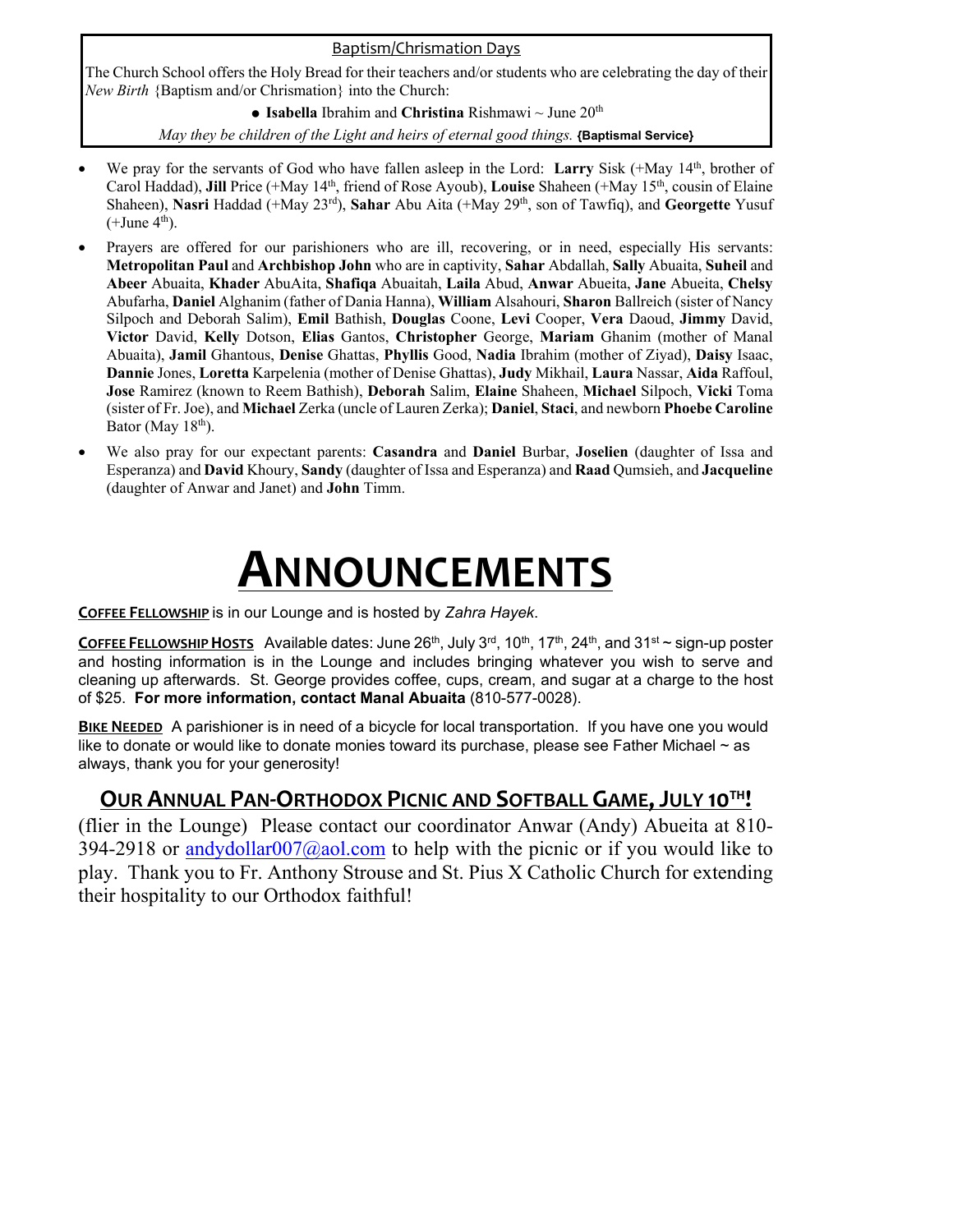

**Our stewardship, offerings, and donations are needed**. PLEASE help your parish by continuing to offer your gifts! If you cannot come to church, you can simply go to our parish website (https://saintgeorgeflint.org/) and donate on-line (*use the QR code to the left*) or you can bring or mail your offerings to St. George, 5191 Lennon Road, Flint, MI 48507. As always, THANK YOU for your generosity and love of our St. George!

### **COMING EVENTS**

|           | <b>Fasting Discipline</b> The Apostles' Fast (sometimes called the Peter and Paul Fast) always begins on the |
|-----------|--------------------------------------------------------------------------------------------------------------|
|           | Monday (tomorrow) following All Saints Sunday (today). During this Fast, we observe                          |
|           | the traditional fasting discipline (no meat, poultry, meat by-products, eggs, dairy, fish,                   |
|           | wine, olive oil, and their by-products) on Monday, Wednesday and Friday with fish, wine,                     |
|           | and olive oil allowed on Tuesday, Thursday, Saturday, and Sunday until the feast day of                      |
|           | Saints Peter and Paul on Wednesday, June 29 <sup>th</sup> .                                                  |
| Tuesday   | <b>Altar Society</b> Dinner Meeting $\sim$ for more information see Theresa Farah<br>6 <sub>pm</sub>         |
| Weds-Sun. | Midwest Diocesan Parish Life Conference in Grand Rapids, MI                                                  |
| Saturday  | <i>Great Vespers</i> and Confessions<br>5 <sub>pm</sub>                                                      |

## **Wrongly Executed <sup>~</sup> Frank Atwood, who was Tonsured A**

**Monk with the name Ephraim, has been executed by the State Of Arizona**

*by Abbot Tryphon, head of All-Merciful Savior Monastery on Vashon Island, Washington* 

For eight years I served as the Orthodox chaplain in two State of Washington prisons, eventually stepping down to begin my eighteen years of service to our island's fire department, as well as the King County Sheriff's Department. During those eight years I ministered to many prisoners, a few of whom I came to believe were wrongfully imprisoned for crimes they did not commit.

Frank Atwood, who was convicted of kidnapping and killing an 8-year-old girl named Vicki Lynn Hoskinson in September 1984, always claimed to have been innocent of the crime. While in maximum security prison, he converted to Orthodoxy and was baptized with the name Anthony through Saint Anthony's Monastery in Arizona. He has studied and prayed and been in correspondence with well-known Orthodox figures in Greece, such as Metropolitan Athanasios of Limassol, who visited him in prison a few years ago but was not allowed to see him, as well as Metropolitan Hierotheos of Nafpaktos. Anthony recently issued the following statement prior to his upcoming execution by lethal injection. Let us all pray for him, at his request, and the request of the Metropolitans.

*"My name is Frank Atwood, and I am scheduled to be executed by the State of Arizona at 10:00am, on June 8, 2022. I am sentenced to die for a crime I did not commit, but I will let the evidence, supported by experts, and arguments advanced by my attorneys speak to my innocence.* 

*I* will at long last experience freedom from the earthly bonds that have crippled my body and *caused me excruciating pain. And I will no longer live in a world in which others are caused pain by my very existence.* 

*continued*